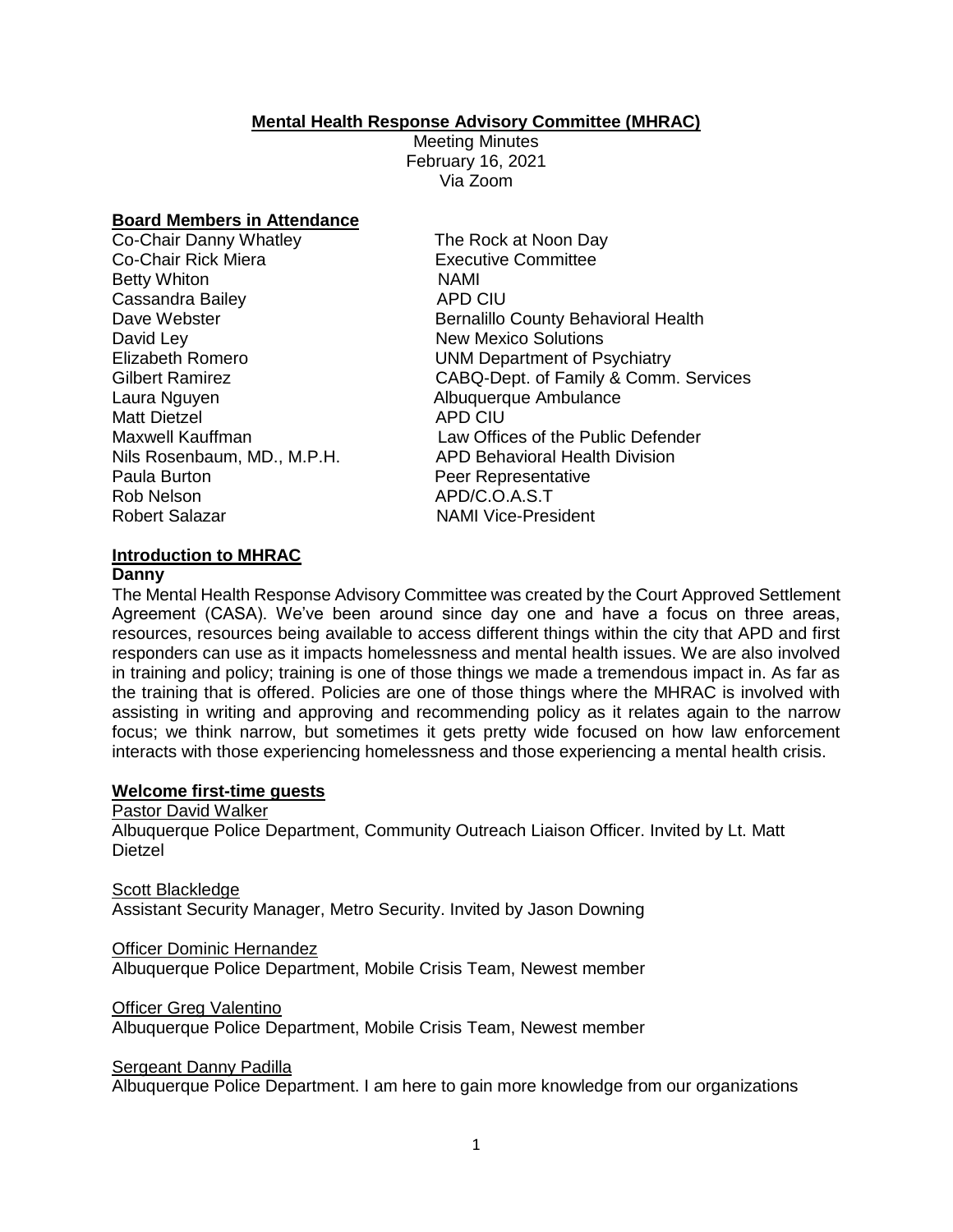Brian Rose Bernalillo County Fire Department, Deputy Chief of Operations

### **Approval of meeting minutes**

1<sup>st</sup> Motion - Laura Nguyen 2<sup>nd</sup> Motion – All were in favor of minutes as written.

### **Public Comment (Two minutes per person, 15 minutes total)**

No public comment was made.

### **DISCUSSION ON E-FIT (External Force Investigating Team)**

# **Danny**

There is an order that is on a timeline to establish the e-fit.

The team assists the police department or the internal affairs investigators with establishing sort of a baseline of investigation. The police department will continue doing the initial investigations. The e-fit will receive all the documents and all the evidence and then they will monitor and assist in making determinations and making corrections to determine on either disciplinary or training. So far none of that has happened. Email will be sent out to the Board through Brenda.

### DC Garcia

Added to the discussion by stating, "they'll be trained investigators and they'll be evaluating how they are doing the process of investigating force, all the way from the scene to the end of the investigation and including our supervisory reviews because if you look at Dr. Gingers last report, we were severely deficient in Internal Affairs Force Division (IAFD) and that necessitated this change to make sure we get back on track".

## Laura Braun

Q. What will the team be made up of?

## DC Garcia

A. No former APD employee will be on the e-fit. We will put out an advertisement to a vendor who will do the interviewing and hiring for the position. We anticipate a head administrator, probably an attorney, to hire a set of investigators; it could be anywhere from 10-20, and the investigators could be former law enforcement or somebody who has experience in past consent decrees in other areas. Those will be the people that will be assisting in training our folks here at APD.

### Danny

The stipulated order spells out some of the requirements for those folks to be considered for that position.

## **Discussion on Assisted Outpatient Treatment Program, Laura Braun**

### Laura Braun

Program manager for Assisted Outpatient Treatment (AOT) Program, 2<sup>nd</sup> Judicial District Court. Civil Legal Procedure in which a court can order an individual with a serious mental disorder to follow a treatment plan in the community. The goal of AOT is to ensure individuals do not suffer a break in their continuity of care, thereby reducing the risk of incarceration or hospitalization while improving their health and well-being. We are partnered with Hope Works who will be handling the referrals. Referrals come from: An adult roommate of the person; a parent, spouse, adult child or adult sibling, director of a hospital, organization, qualified professional that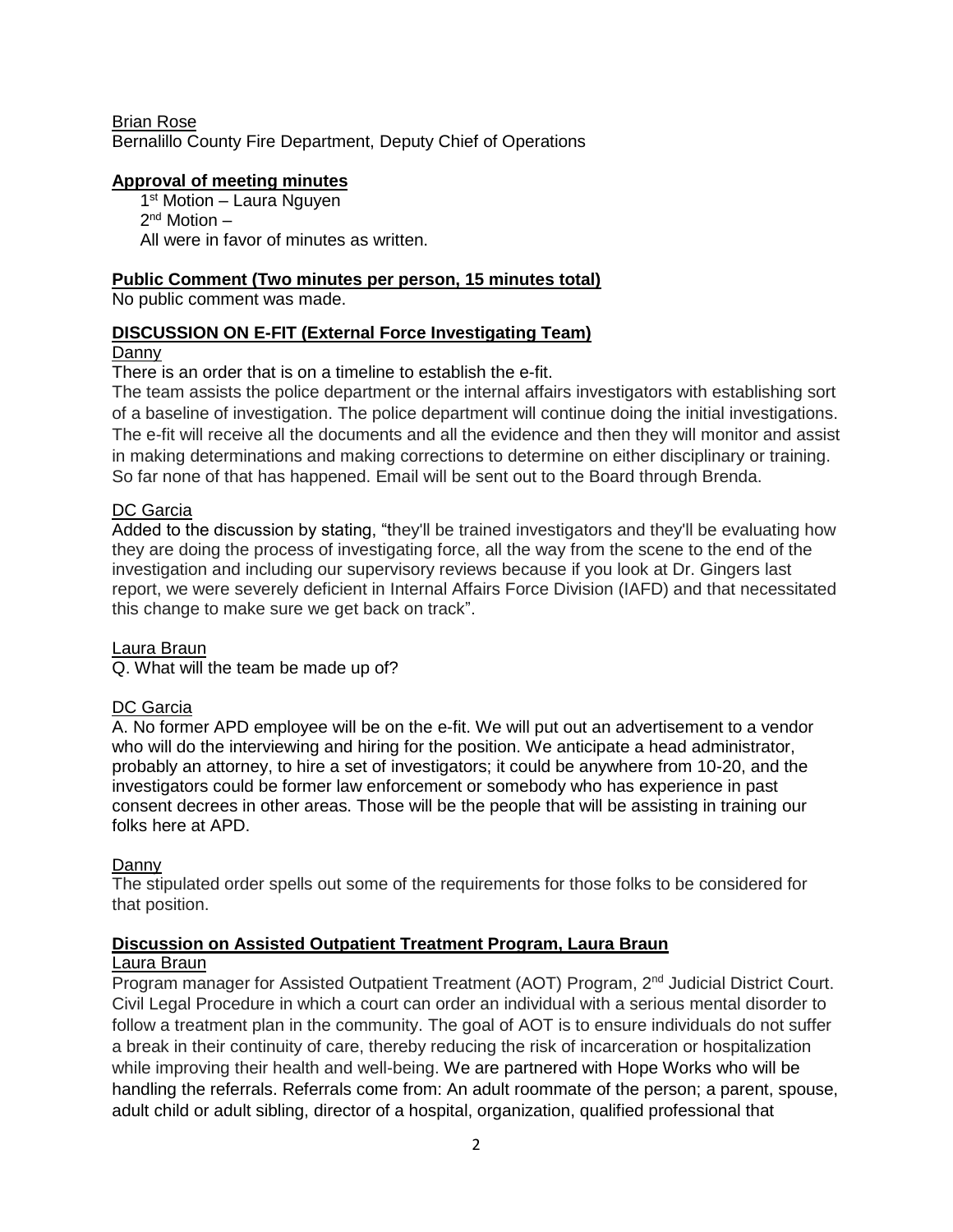provides the individual mental health treatment or a surrogate decision-maker, such as a power of attorney or guardian. The services that are included with AOT are case management or Assertive Community Treatment (ACT).

Below is the pamphlet for your viewing. (Double click on PDF to open)



# Danny

Q. Are the lawyers that AOT has public defenders or are they lawyers doing pro-bono work?

## Laura

A. We contract with independent attorneys with mental health experience. Our program is currently funded with a SAMHSA (Substance Abuse and Mental Health Services Administration) grant.

Rick Meira Q. What courts are working with the AOT?

Laura A. Only 2nd Judicial District Court.

James Ogle Q. How many people in the program?

Laura A. Currently serving 35 individuals.

Maxwell Kaufman Expressed the program is working and he has nothing but good things to say about AOT.

Danny

Q. Will AOT continue after the grant has expired?

Laura

A. States they are working on keeping the funding going.

David Ley NM Solutions is also working with AOT.

**Gilbert Ramirez** Appreciative of the AOT program and thanked Laura B. for all their work.

## Gary, CEO of Disability Rights of NM

We have been working with the City of Albuquerque as they've been involved in the planning of the AOT program. I just want to state, "We appreciate the efforts that are being made and closely monitored."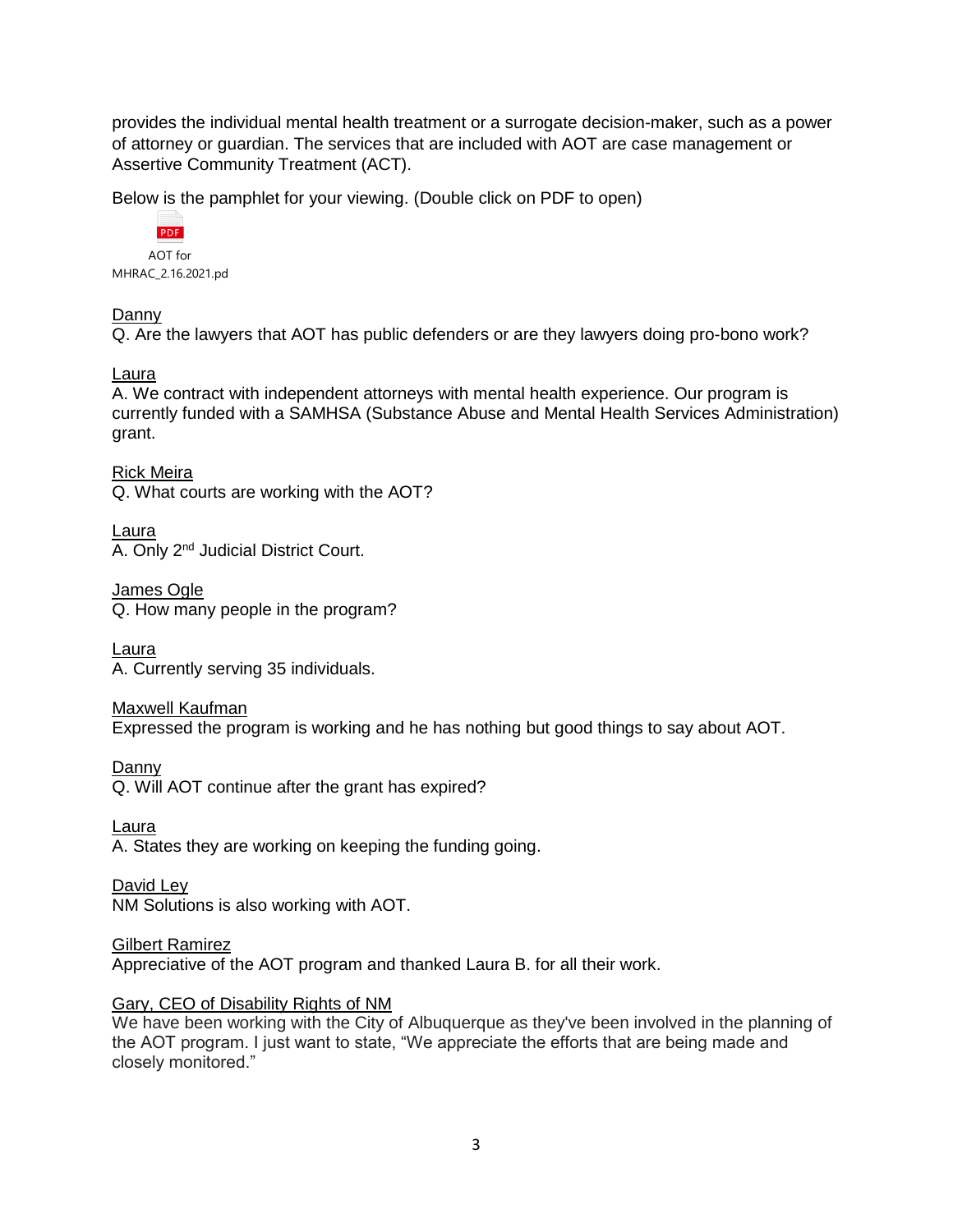## Danny

Q. Do you take the "Black Robe Effect" into account in your program? Note: The theory behind the **black**-**robe effect** is that a judicial process and a judge's imprimatur increase the likelihood that the patient will take to heart the need to adhere to prescribed treatment.

### Laura

A. On a case-by-case basis, some sessions are held at Hope Works so the participant feels comfortable and avoids intimidation of court.

## **Presentation on the plan for the Non-Law Enforcement Mobile Crisis Teams through Bernalillo County Fire, Charlie Verploegh, County BHI**

### Charlie Verploegh, Asst. Director

Presented the Slide show below detailing how the teams will work and the types of training they will receive: (Double click on PowerPoint to open)



NLMCT MHRAC Presenation\_2.16.202<sup>-</sup>

### James Ogle

Q. Who will interface with the hospitals?

### **Charlie**

A. If there's a need for someone on that call too, for example, have a Certificate of Evaluation (C of E) and be referred to the hospital for further evaluation, then that can still occur. The clinicians on the call can write that C of E and then they can be transported by law enforcement to the hospital.

### David Ley

One of the things that has given us a lot of pauses because we provide mobile crisis services in Santa Fe is trying to identify when it would be safe for non-law enforcement mobile crisis to respond to a scene that no First Responders have been at to evaluate the safety, which I know is happening in some communities. I'm terrified of something bad happening to community members or staff in an unforeseen kind of Crisis, so the strategy that you guys are taking of having First Responders on scene identifying that a law enforcement presence is not necessary, backing out, and bringing in non-law enforcement mobile crisis sounds like a very effective cautious and thoughtful strategy.

### Wendy Linebrink-Allison

Q. Is there a way to identify potential violence to an officer?

## **Charlie**

A. We discussed it with APD and with BCFD. Our plan was to initially begin the pilot with only the response after the officer team had cleared. I think there's some contemplation of that possibility in the future and particularly in the circumstance that you described where it's been essentially invented by a behavioral clinician on a call already.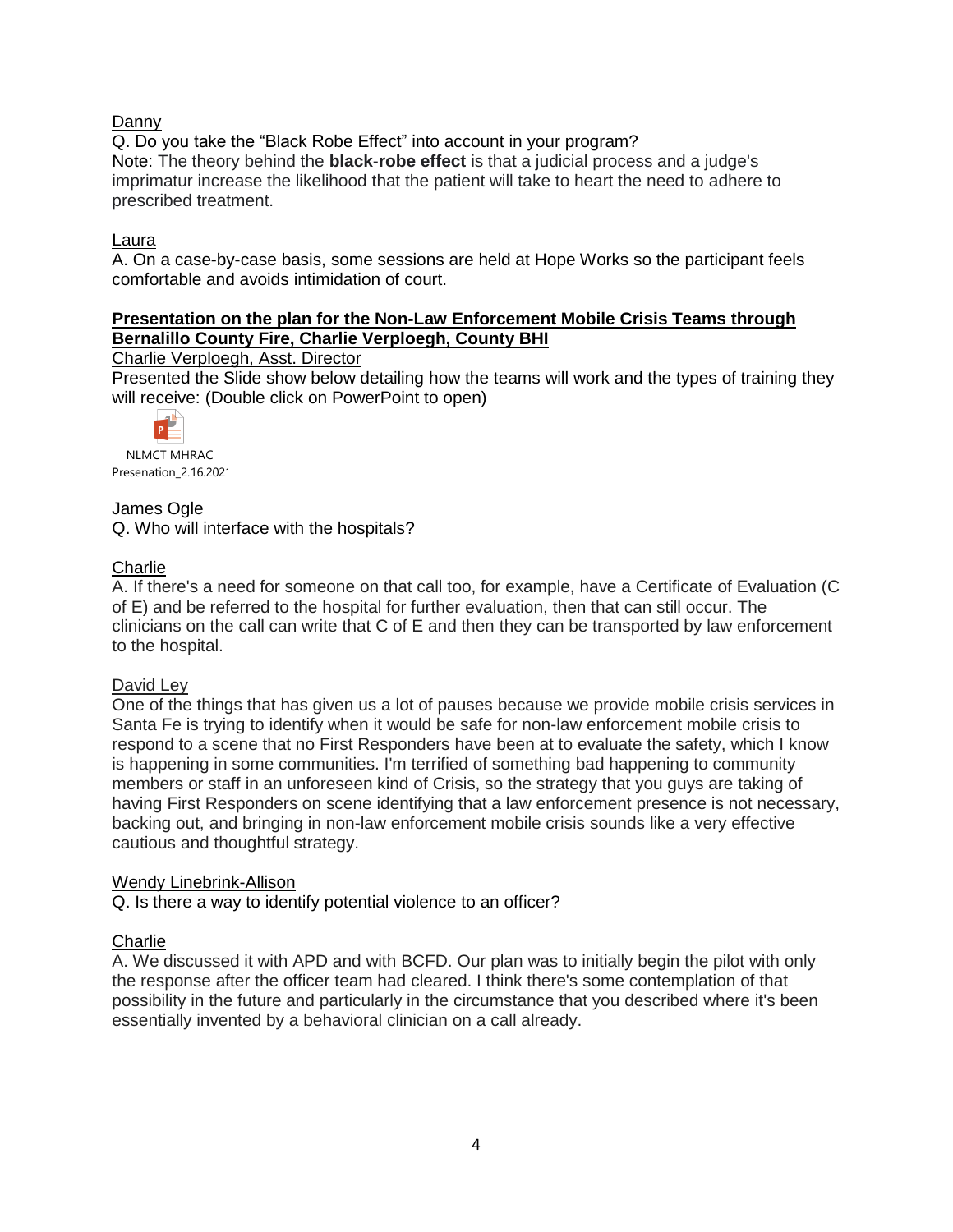## DC Brian Rose

One of the things that we were always taught from day one of our Emergency Medical Services education is seeing safety and being able to partner and work with law enforcement to ensure the scene is safe. We understand that a lot of times clinicians and other Behavioral Health experts are on the phone and things like that, but they don't necessarily get to see the situation that might be occurring in the home or above and beyond what the client is actually telling the mental health provider. It's our intention to get there as soon as we can so we were able to clear off that law enforcement officer whenever possible and practical, and ensuring the safety of our providers and also to that of the community member, and to ensure that we take de-escalate situations quickly as possible.

### Rick Miera

Q. How are they going to arrive at the scene; are you going to be utilizing the AFD or BFD vehicles?

### DC Brian Rose

A. We have two white Tahoe's. They're going to be discreetly marked with a Bernalillo County Behavioral Health or a Bernalillo County symbol; they will have low profile emergency lighting in case they have to park in an unlighted area, but it's not going to have the light bars and will not have the appearance of a police car. The providers will be dressed down a little bit more in blue uniform pants and more of a polo shirt.

### Maxwell Kauffman

Q. I was wondering if you can elaborate on what kind of guidance is going to be given to law enforcement to make the decision whether to ask for a non-law enforcement MCT?

## **Charlie**

A. They do have some SOBs that I've looked at that describe how to identify a behavioral health call and things like that, but I'm going to defer to Lieutenant Dietzel.

## Lt. Dietzel

A. It's going to be difficult to make that distinction for officers in the field. I think the best thing we can do is name them something very different, first of all, maybe train this to eCIT officers first and then slowly roll this out to everybody.

### Maxwell

Q. Do you know if the deputies are going to be a part of this and kind of coordinating with APD as well?

### Lt. Dietzel

A. we're going to do the APD training for sure; I don't know what BCSO is going to do in terms of how they're going to get the word out.

### **Charlie**

A. It'll be that same type of response, to be able to work with their supervisors to identify the most appropriate scenes.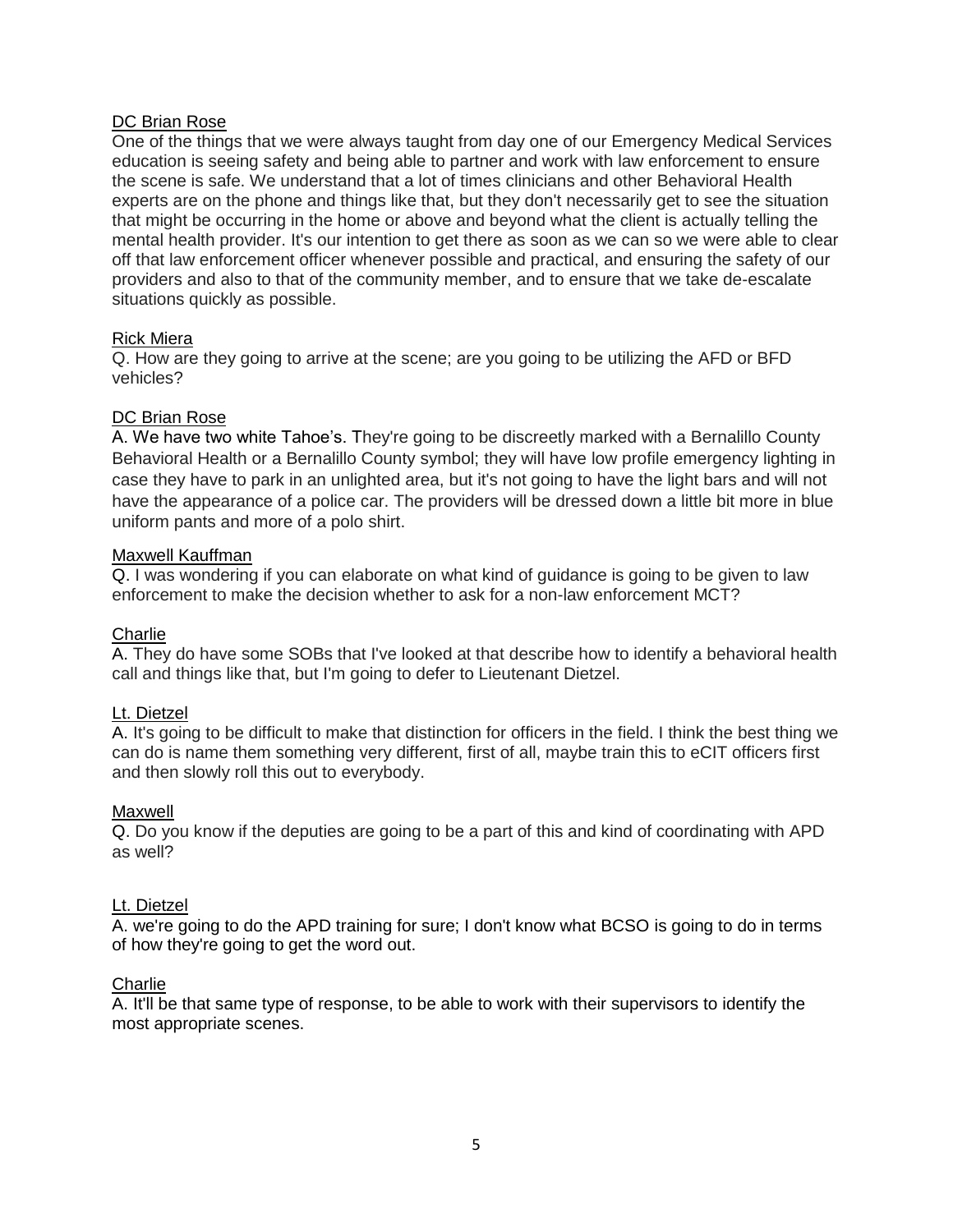## David Ley

Q. Are any of the staff, who are responding, and they're not APD officers, are they City of Albuquerque employees?

### **Charlie**

A. No, Sir, the normal Mobile Crisis Team is a paramedic from the Bernalillo County Fire Department and a behavioral health clinician.

### David Ley

Q. Who does the clinician work for?

### **Charlie**

A. The clinicians are housed and supervised under the county.

### James Ogle

Q. Is considerations being done to make it so families can just make a direct call and request these teams?

**Charlie** 

A. we're not at that place yet, that's potentially something that could be contemplated.

Danny

Q. How are the calls coming in through dispatch?

## **Charlie**

No, it's coming from an on-scene request.

## Laura Nguyen

Q. Only the law enforcement or the deputies can request the non-law Mobile Crisis Team. Could EMS providers, who have responded to the scene, also request the crisis team?

## **Charlie**

A. So that's a great question that we have not contemplated at this point, but I don't see why that might not be something that we would include in the future.

### DC Brian Rose

A. Yes, I think that's very much a possibility; the on-scene providers can know that a Subacute usually of any type of Behavioral Health is going to have law enforcement there also. Any of the on-scene providers think as long as it follows the correct parameters. It's not a medical versus a behavioral health outcome that needs, not necessarily transportation to a hospital for their clinical need but is of low acuity that it's appropriate for non-law enforcement.

### DC Brian Rose

States, paramedics will have their equipment on hand when they respond to these law enforcement calls but a clinician will do the initial assessment.

### Detective Mark LeClair

Q. Are they going to have an officer standing by regardless of whether the officer initially makes the determination that they don't need to be there?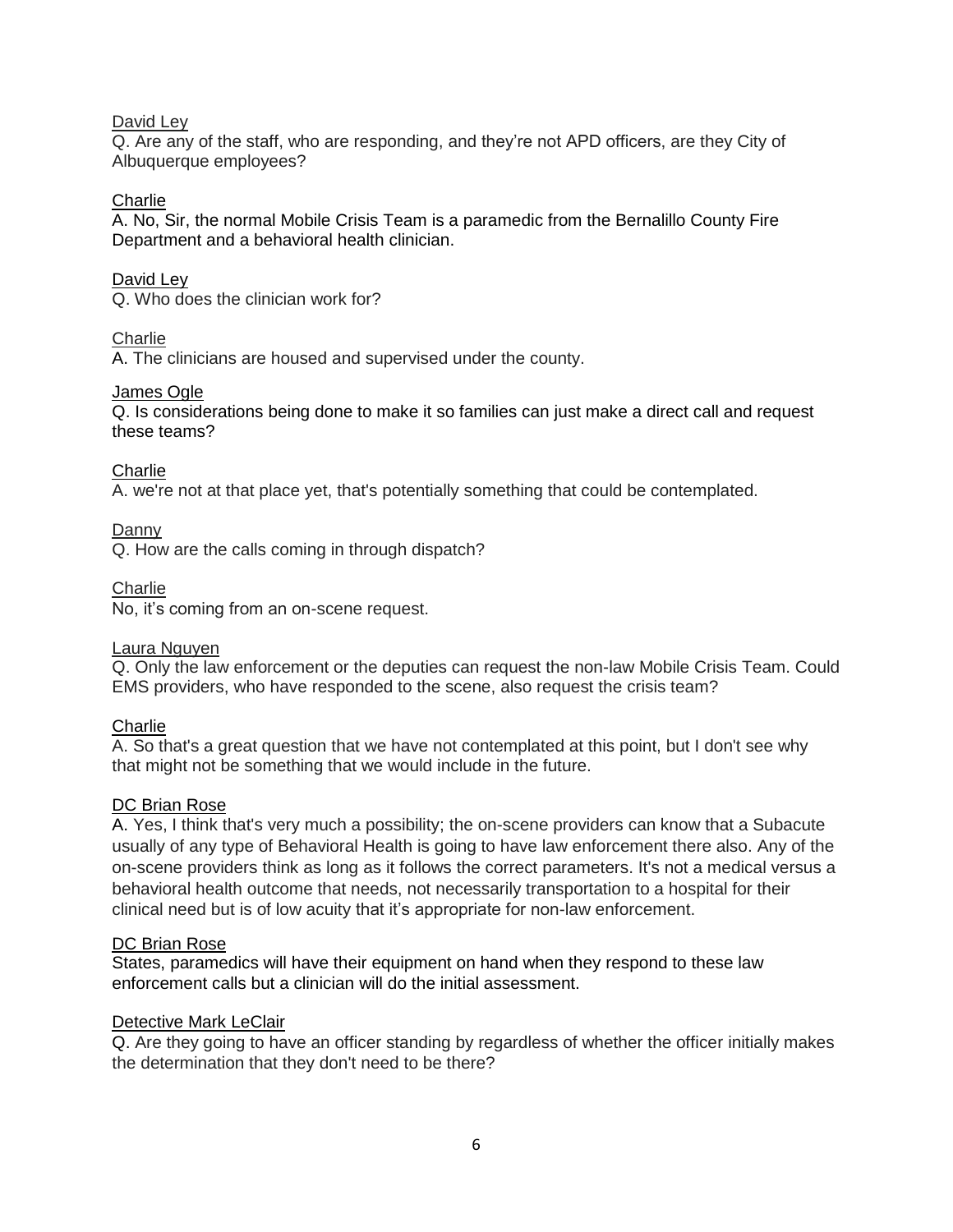## **Charlie**

A. My thought here is that understanding, we have a situation, where we have to transport someone back to the hospital due to the request of a C of E, then we need to call law enforcement back out to do that transfer. Anyway, they would already be on the scene to do that transport and sort of facilitating that situation if it were to become violent.

### DC Brian Rose

A. We have to really rely on the instincts of the officer, clinician, and the paramedic who are pretty experienced and know how to access.

Maybe when we first started this we kind of dove deep into the safety issue that is both the providers and the clinician and the client. This is kind of what we distilled down to ensure that we have the highest level of safety, but it comes down to the knowledge and experience and the gut feeling of that on-scene officer's data and what they feel is the true need of this person. If it's going to be involuntary transport the non-law mobile crisis teams, probably is not perfect, but if it's just to get them to the point where they get community services and that's what we need to be in allowing the MCT's to focus on those higher-level clinical calls that require that that law enforcement presence.

## **40-hour CIT Certification Class Site Visits Update, Danny Whatley**

### Danny

We are having a 40- Hour CIT certification class next week. I will be presenting a PowerPoint on Noonday due to COVID as opposed to a site visit.

### Lt. Dietzel

A detective will discuss the MDC site if we cannot get staff from MDC.

## **Body Camera Legislation Update**

### Danny

I sent an email to the Attorney General in reference to our concerns regarding the IPRA situation, and I got a call back. They want the MHRAC involved in the rewrite of that policy.

## Danny

What we would do if this goes forward and we're asked as the MHRAC to put together some of the changes that we'd like to see, we would need to form a small committee to work on the wording and the changes that we'd like to see because with Rick and me of course or anyone else who speaks to that weather to the legislature or to the attorney general I want to make sure we're voicing the opinion of the MHRAC and not our own opinions so we could use a couple of good lawyers.

# **Albuquerque Community Safety Department Update, Mariela Ruiz-Angel**

## Mariela

ACS is moving along in its process of hiring leadership by end of the month and hopes to have MCTs hired by end of the month as well. We're working with the county to collaborate to avoid duplicating services. We are in our budget process for FY22.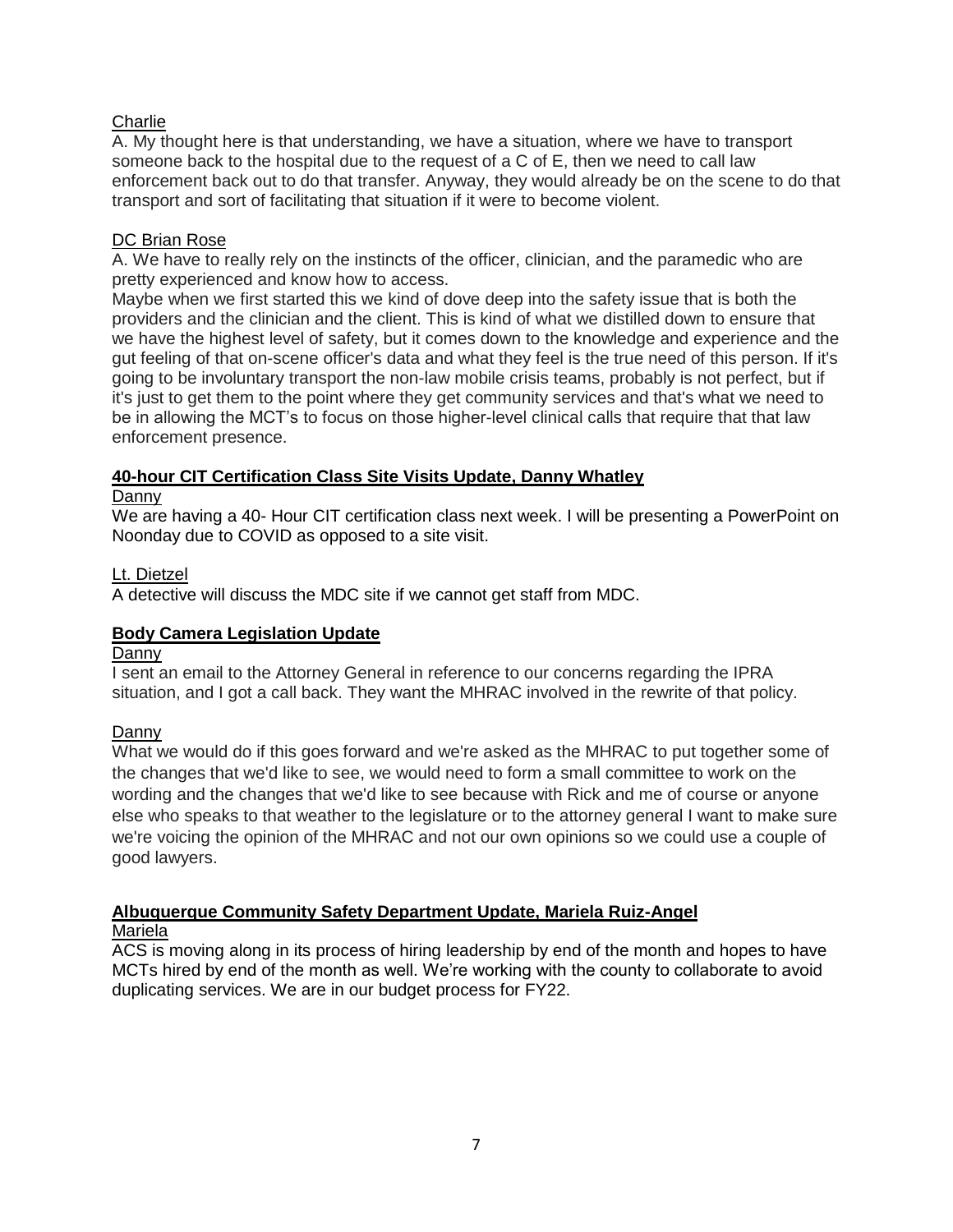## **New Gateway Centers Update, Quinn Donnay, Family, and Community Services** Quinn

 In case we have any new folks here that are curious about what is Gateway; I will go back to February.

 When we as a city evaluated some of our sites for Gateway, the top three sites were the Gibson Medical Center former Lovelace, somewhere north downtown, and UNM; UNM is out. We are still focused on the North Downtown and Gibson Medical Center because as you all know or some of you may not, we are no longer interested in a 300-bed facility so we are moving to multiple sites that are smaller in scale. This summer we formed the Homeless Coordinating Council (HCC) to continue creating options and thinking about community feedback and what exactly was the direction we were going to go which leads us to a press release that came out this week that the city is moving to purchase Gibson Medical Center Hospital. We are looking to fill community gaps there; nothing is set in stone. We are still brainstorming; it is a very large former hospital. For those of you that think it might be old and dilapidated, it is not, it is up to date, and it's not a total mess. It has a direct physical connection to the VA so that would allow us to help veterans experiencing homelessness connect quickly to the VA if they weren't already.

We hope that it would provide a path to permanent housing.

 We are still looking into the North downtown facility. We have been approached by Hope Works; they are interested in collaborating with the city in the North Downtown facility. It would mean some sort of smaller shelter to meet the need of both single men and single women. We are committed to multisite Gateways, we're not using just the Gibson Medical Center. We have to make some updates to the WECH in order to make it better. We are:

- 1. Installing 29 new HVAC units and exhaust fans
- 2. Milling and grading the parking lot
- 3. Construction of a trash enclosure
- 4. Installing a grinder into the pump plumbing
- 5. Repairing and installing ADA ramps and stairs

All of these things should be completed in the early fall.

### Danny

Q. You mentioned the Westside Shelter Housing Facility is doing upgrading. I've been out there since and a lot of stuff has been going on. Does that mean that this is going to be another longterm solution?

Quinn

A. We will not be using a former prison as a permanent shelter.

### Danny

Inquired about sanctioned tent cities.

## **Quinn**

It's controversial, so at this time I'm gathering information about sanctions and camps.

## **Report and Update from CIU, APD, and BSS**

## Lt Dietzel

We now have the Resource Cards available at the Family Advocacy Center (FAC).

## **Report and Update from C.O.A.S.T**

This update was skipped due to time constraints.